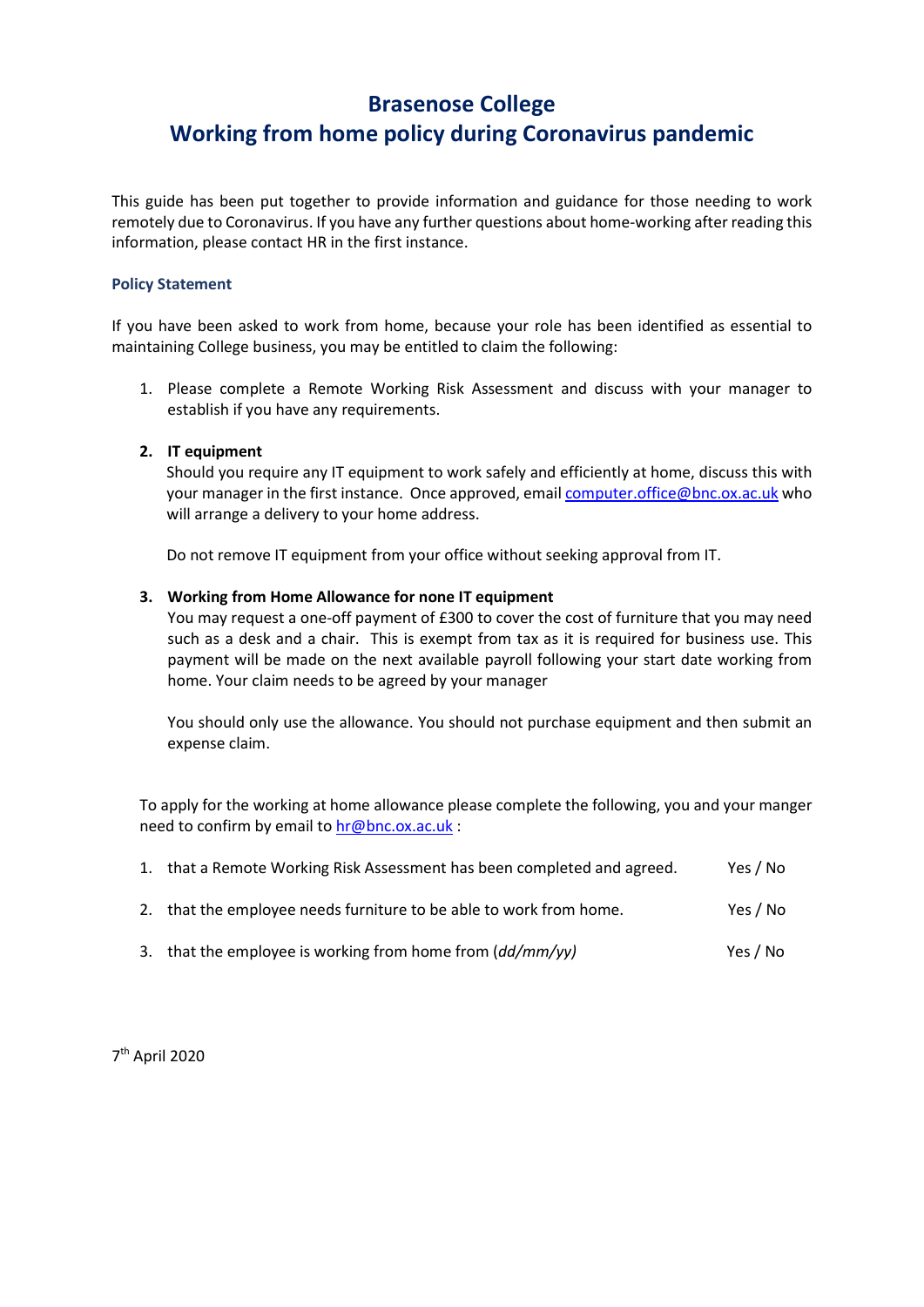# Brasenose College – Remote Working Risk Assessment

| Premises /                                                                           | Assessment                                                                                                                                                          | Assessment |  |  |  |
|--------------------------------------------------------------------------------------|---------------------------------------------------------------------------------------------------------------------------------------------------------------------|------------|--|--|--|
| location:                                                                            | carried out by:                                                                                                                                                     | date:      |  |  |  |
| Description of                                                                       | Remote working at home due to Coivd-19 pandemic. Workplace health and safety law applies to homeworkers and the College has the same legal duty to protect          |            |  |  |  |
| your health, safety and welfare, as if they were working at College.<br>premises and |                                                                                                                                                                     |            |  |  |  |
| activities being                                                                     |                                                                                                                                                                     |            |  |  |  |
| assessed:                                                                            | Under the Management of Health and Safety at Work Regulations, the College is required to assess the risk of work activities carried out by staff who work at home. |            |  |  |  |

| Significant                    | Who may be    | <b>Control measures</b>                                                                                                                                                                                                                                                                                                                                                                                                                                                                                                | <b>Further actions required</b>                                                                  | By whom and                                                                                                                                                               | <b>Completion date</b> |
|--------------------------------|---------------|------------------------------------------------------------------------------------------------------------------------------------------------------------------------------------------------------------------------------------------------------------------------------------------------------------------------------------------------------------------------------------------------------------------------------------------------------------------------------------------------------------------------|--------------------------------------------------------------------------------------------------|---------------------------------------------------------------------------------------------------------------------------------------------------------------------------|------------------------|
| hazards                        | harmed?       |                                                                                                                                                                                                                                                                                                                                                                                                                                                                                                                        |                                                                                                  | by when?                                                                                                                                                                  |                        |
| Display<br>screen<br>equipment | Remote Worker | See guidance and workstation assessment<br>checklist https://www.hse.gov.uk/pubns/ck1.pdf<br>In particular you should use the guidance to<br>$\bullet$<br>Check the positioning and display of your<br>screen/monitor<br>Check the positioning and suitability of your<br>keyboard and mouse<br>Check the suitability of your desk and chair<br>$\bullet$<br>Laptop users should consider using a separate<br>monitor, keyboard and mouse<br>Users should take regular breaks away from<br>screen (5 minutes every 30) | Read the guidance and<br>$\bullet$<br>check workstation and<br>equipment is suitable and<br>safe | Signing this document<br>confirms that you have read<br>and completed the HSE<br>guidance and are satisfied<br>that you are able to work in a<br>suitable and safe manner |                        |
| Working<br>environment         | Remote worker | Check that you have sufficient space on and<br>around your workstation<br>Check that lighting is appropriate<br>$\bullet$<br>Check that temperature, humidity and<br>ventilation make for a comfortable work<br>environment<br>Ensure trailing cables are covered to prevent<br>$\bullet$<br>trips and hanging cables are secured<br>Check that you are able to walk safely between<br>your workstation and other parts of your home<br>without risk of tripping or slipping                                           | Check control measure in<br>$\bullet$<br>place                                                   | Signing this document<br>confirms that you have read<br>and completed the HSE<br>guidance and are satisfied<br>that you are able to work in a<br>suitable and safe manner |                        |